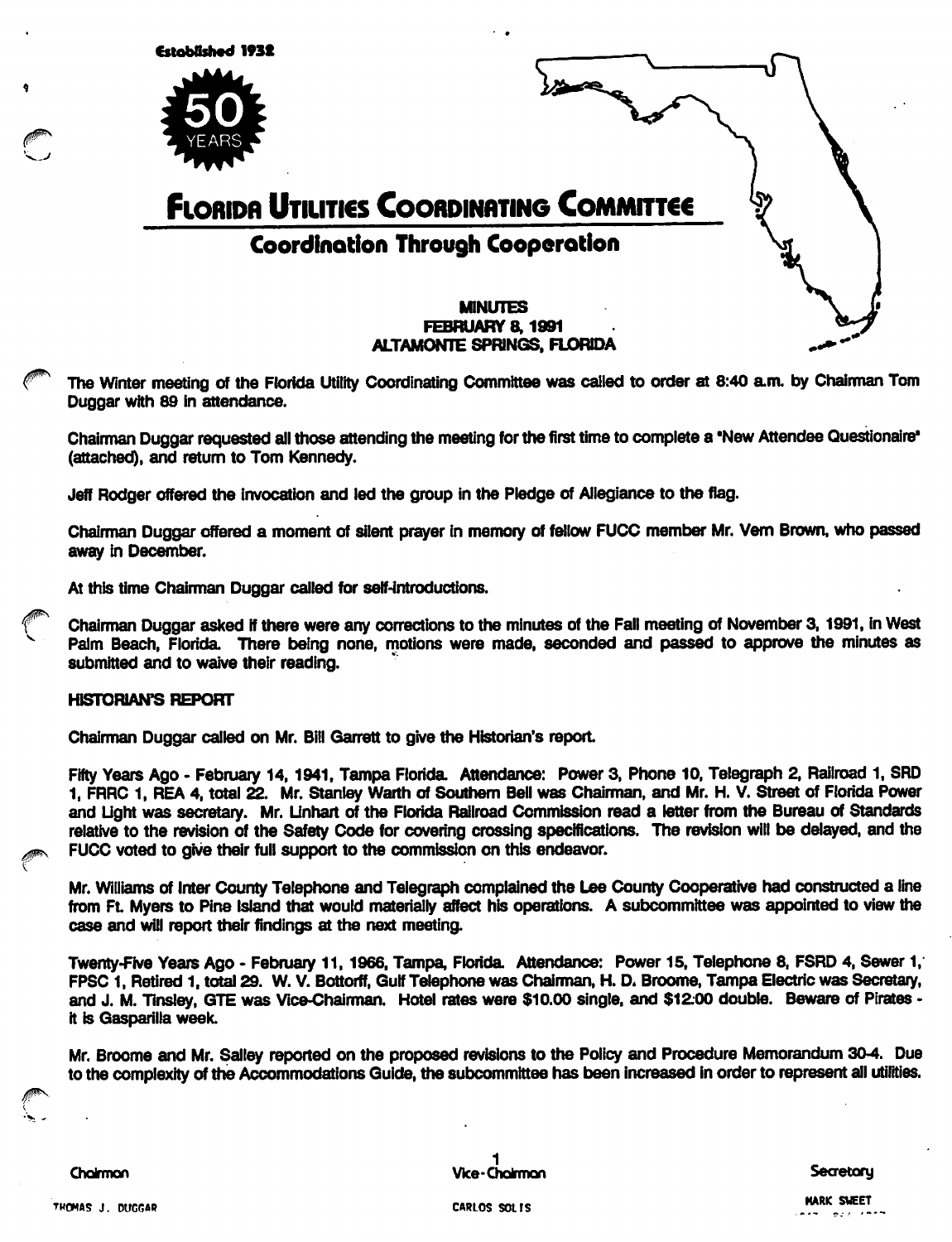## TREASURER'S REPORT

Chairman Duggar called on Mr. Carlos Sdis to give the Treasurer's Report:

| Balance carried forward<br>from November 3, 1990                                          | \$967.05 |
|-------------------------------------------------------------------------------------------|----------|
| <b>Interest</b>                                                                           | 3.50     |
| Receipts<br>November 3, 1990 meeting registration<br>from 81 in attendance at \$5.00 each | 405.00   |
| <b>Expenditures</b><br>November 3, 1990 meeting room<br>and audio equipment rental        | (977.98) |
| Balance as of February 8, 1991                                                            | \$397.57 |

### FDOT UPDATE

Chairman Duggar requested a FDOT Update from Mr. Paul Kaczorowski, who addressed the following items:

#### ^ L Traning

Paul distributed a list of training courses (attached) and requested their inclusion in the minutes.

#### U. Utahy Aooommodalion Guide

Paul stated that the work on the guide was complete and that the new guide, with the changes noted in the commentary distributed after the series of seminars, will go forward into rule making. Paul spedficaliy stated that the issues of asbestos and abandonment were omitted from the revision to the guide for industry/FDOT study and future resolution.

# III. Changes in Forms and Procedures

Paul stated that these items were currently under legal review. Paul further stated that although the waiver of corporate seal issue may remain unresolved, the responsibility lies with industry to set forth any initiative for amendment which his department would support. Paul stated that in the meantime, the FDOT will proceed with publication of a new directory incorporating those waivers of corporate seal received over the past six months together with waivers already on file. The new directory will be distributed to all FDOT operating offices.

#### IV. Utifity Pole Safety Program

Paul briefly explained the shift that is occurring within the Federal Highway Administration away from interstate highway construction, towards increased highway safety, specifically the new Federal Highway Administration safety initiative for reduction of utility pole hazards within the Right-of-Way. Paul stated further that under Federal Highway Program Manual 6332, FDOT is obligated to activeiy pursue a program for reduction of utility pole fiazards and must respond in writing to the Federal Highway Administration office by March 1, 1991. In this regard Paul distributed a utility pole safety program outline setting forth three potential areas currently under review by FDOT for reduction of utility pole safety hazards in compliance with the Federal mandate. The three elements are: accident clusters, project development scoping, and non-project hazard cure (see attached program outline). This data will be used in the development of a probabilistic model to prioritize safety hazards, allocate budget resources, and defend FDOT in liability lawsuits.

At this time Paul invited questions from the group. Larry Claxon, TECO, stated that current Right-of-Way acquisition policies drive designers to meet only minimum design standards and inquired as to whether additional Right-of-Way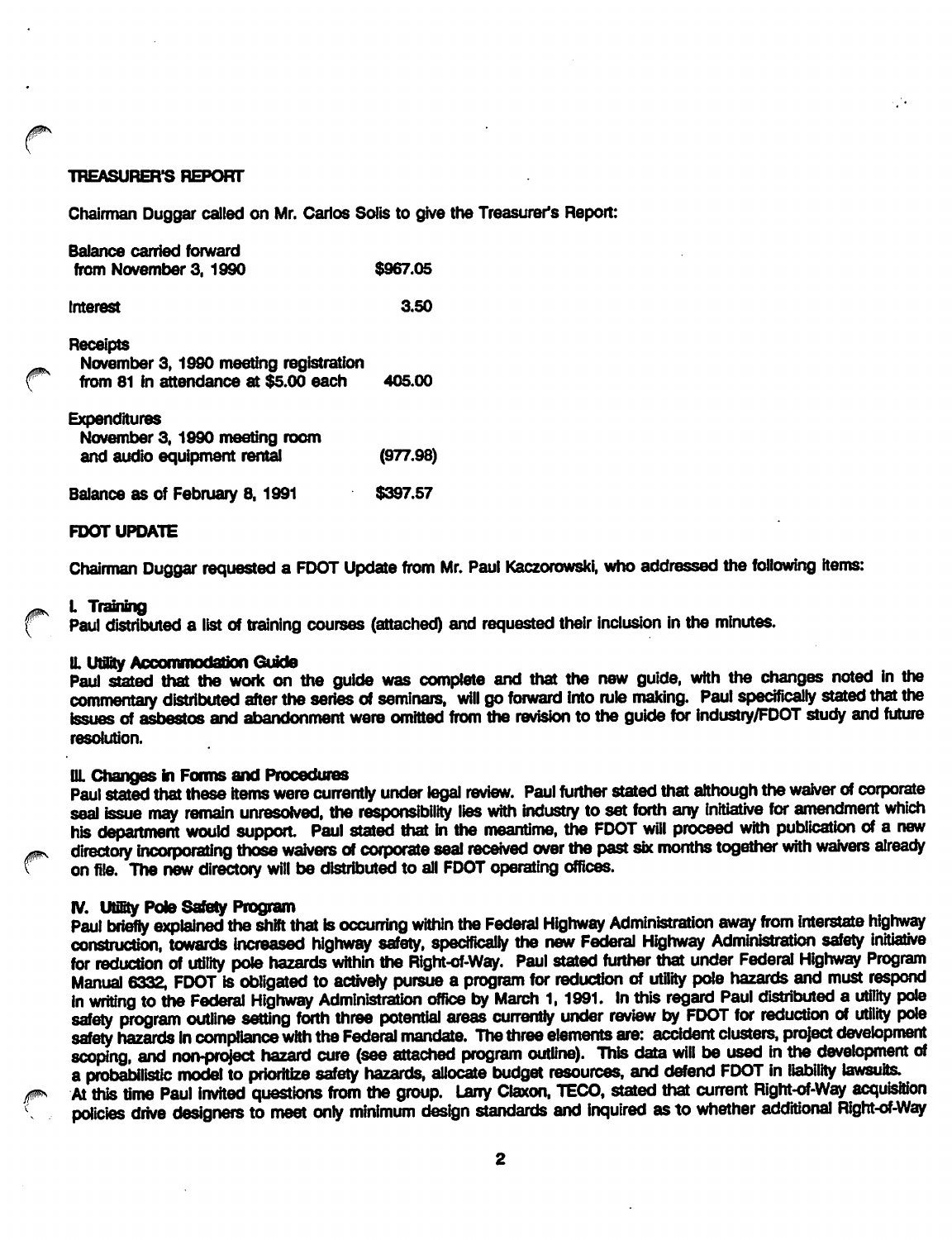could be acquired to fix Right-of-Way hazards. Paul responded that this was doubtful given the number of other altematives available to mitigate Right-of-Way hazards which would have to be exhausted before additional Right-of-Way could be purchased. Paul estimated that the FOOT utility pole safety program was a year or more away from definition, however he felt that FUCC member utilities, and their legal departments in particular, would be interested in knowing that this program is under way.

## SPEAKERS

Carlos Solis introduced to the group Mr. Jim Taylor, Vice President, Maglev Transit, Inc. Mr. Taylor is a thirty-three year old native of Orange County Florida, an International Affairs Graduate of Florida State University, and an Economics Graduate of the University of Basil, Switzerland. Mr. Taylor presented a brief history of the Maglev project in Oriando, an overview of the Maglev Technology and a video on the development of Maglev Technology in Germany. In 1988, the Florida legislature enacted the Magnetic Levitation Demonstration Act, which solicited proposals from cornpanies for provision of the first commercially operated magnetic levitation rail system in the state of Florida. State certification is anticipated by March, 1991, with construction to begin in January, 1992, and final project completion by early to mid-1995. The proposed route will extend 13.2 miles from Orlando International Airport to International Drive. Each train will have a maximum capacity of 400 passengers, and will complete the one-way trip in about five minutes, traveling at a maximum operational speed of 250 miles per hour. The fare is projected at \$15.00 per person. Total project cost is estimated at \$600 million, with all funding to be obtained through private investment, principally foreign, (German and Japanese) sources.

Carlos introduced the second speaker, Mr. Scott Sidney, Lee County Electric Co-Operative, who presented a video on the Transfer of Joint Use Attachments. The ten minute video was produced by Lee County Electric Co-op, in cooperation with United Telephone and Cablevision Industries, for purposes of training Lee County Co-op line crews in the proper transfer of telephone and CATV facilities. Lee County Electric Co-op will use the video internally as a training aid and United Telephone will distribute the video to other power companies with which it has transfer agreements to assist them in instructing their line crews in the proper transfer of United Telephone Company attachments. Utilities irtterested in obtaining a copy of the training video may do so by contacting Mr. Scott Sidney of Lee County Electric Co-operative. There will be a \$15.00 - \$20.00 charge per video to cover duplication costs and postage and handling.

## BUSINESS SECTION

Chairman Duggar called the FUCC to order for the business portion of the meeting. Speaking for Dennis LaBelle, Chairman Duggar referenced distribution of the review of ASHTO Guide for Accommodation of Utilities on Highway Rightof-Way, and requested that utility members review and forward any comments for revision to Dennis LaBelle by March 1. At this time. Chairman Duggar asked for reports from the seven FDOT districts.

## District I - Bob Mewes

The District I Steering Committee met on January 9, 1991 to make the preparations for the up and coming District Meeting.

The District Meeting will be held on March 14, 1991, 700 Haben Blvd., Palmetto, Florida. Registration will begin at 8:30. Speakers are available to give presentations on: 1) asbestos, 2) flight recording instrumentation, and 3) the legacy of District I. I would like to extend an invitation to anyone that would like to attend, if you are interested please contact the Secretary. Larry Hammond at (813) 65&-2181. We are expecting a turn out of eighty members and guests.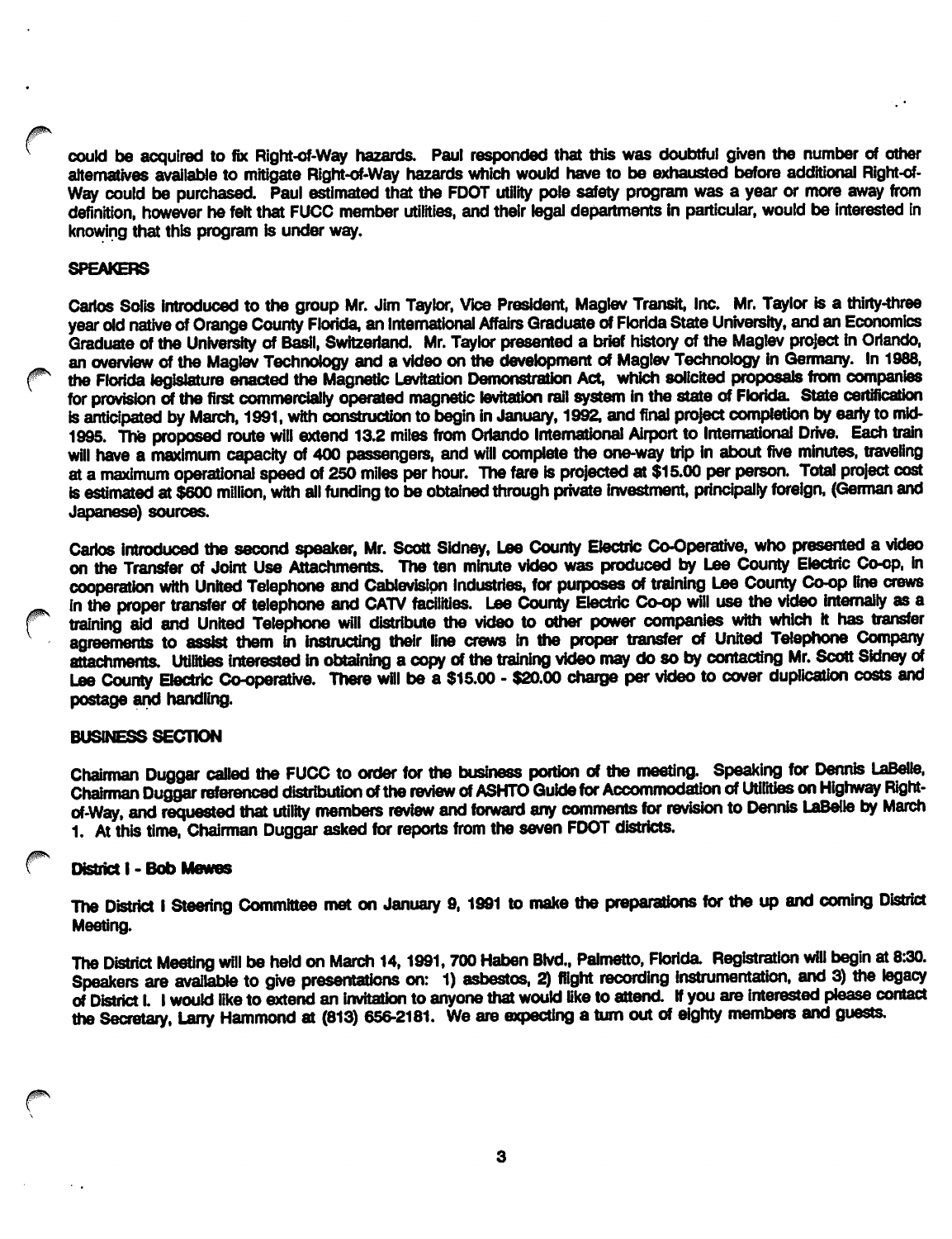#### District 11 - Buddy Dees

District II Steering Committee will meet the last week in February. District II Liaison Meeting will be in April.

A proclamation was signed by Mayor Tommy Hazouri declaring the week of February 20 through 26 as utility awareness week (see attached). The utility awareness week was brought about by the Jacksonville Area Utility Coordinating Committee. The JAUCC will have a booth at the Home and Patio Show on February 21 through 24. There will be a "Contractor's Night\* scheduled by the JAUCC on the 19th. A panel discussion consisting of utility contractor personnel will be on the program. The purpose of the Awareness Week is to encourage all citizens to become aware of the underground utilities which serve them and how to prevent digging disasters.

#### District III - Tom Duggar

Tom announced that the Steering Committee had met the previous week, and that the next meeting will be held on February 27 or 28, at the Chuck Wagon Restaurant in Chipley, Florida.

#### District IV - Jim Wright

Jim announced that the Steering Committee would be held in mid-February. A full meeting would be held at the end of March or early April.

#### District V - No Report

#### District VI - Paul Kaczorowski for Dennis LaBeUe

The next meeting will be held March 28,1991, with an extended session from noon until 4:00 p.m. for review of Utility Accommodation Guide revisions.

#### District VII • Tom Kennedy

The next District meeting will be held on Friday March 1, 1991 at the Bahia Beach Resort on Tampa Bay. The theme of the meeting will be the "Open Trench Safety Act Within Public Rights-of-Ways and its Effect on the Utility Industry.' Speakers will Include representatives from OSHA, FDOT Legal Counsel, and the shoring industry. There will be a technical session with field demonstrations in the afternoon. District VII is also sponsoring a Golf Tournament on Saturday, March 2, at Apollo Beach, a short distance from Bahia Beach. Anyone interested in attending the District VII meeting should call Bob Perkins at (813) 462-6795 or the Golf Tournament, call Steve Tidwell at (813) 871-7727.

#### Florida Turnpike Authority - Jim Haynie

Chairman Duggar requested a Florida Turnpike Authority update from Mr. Jim Haynie, who gave the following report. Paul Boria, Tumpike Maintenance Engineer, and Katy PetrokowskI, Post, Buckiy, Schuh & Jemlgan, Inc. Turnpike Permit Engineer, attended the Thursday segment and the first part of the Friday segment. They also attended the FDOT Group Meeting. PBS&J is working with the FDOT District II people on Bronnea Field/Choffee Expressway. We are hwolved with the N.W. Hillsborough Expressway Authority. Bill Anderson, HNTB General Consultant, is handling Utility Coordination with Tumpike review. We are managing the Design of the Seminole County Expressway from Alamo Ave. to US 17 and 92 in Sanford. The first project is anticipated to start construction in June or July, 1991. Utility coordination is being handled by Jim Haynie. The Tumpike Utility Accommodation Guide is in draft stage and will be sent to the proper person for review and comments when draft is complete.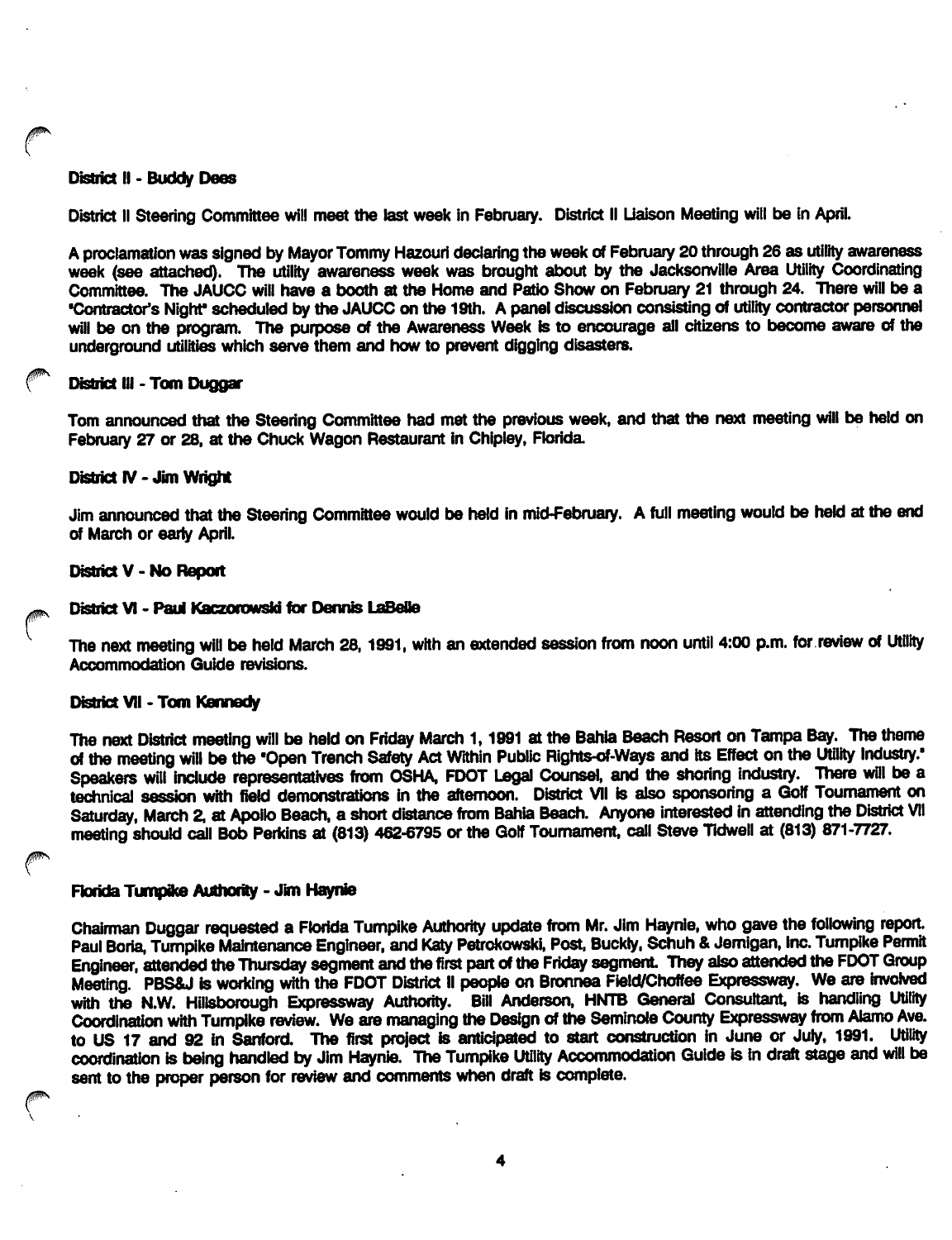## INTEREST GROUP REPORTS

#### Telephone/Teleconmtunicalions Interest Group - Doug Kettles

There were 27 members in attendance. Pole Ownership Identification • All owners of poles are requested to submit their pole identification criteria. 1991 NESC - Discussed status of the 1990 NESC for communications companies. It may be approved In February, 1991. Also, several power companies, cities, counties and FOOT are requiring a minimum of 18 foot clearance across streets. Asbestos and Abandoned Facilities - Gene McMath reviewed the presentation made ty Mr. Edward Palagyi, State Asbestos Coordinator, Bureau of Air Regulation in our morning meeting. CSX Railroad Subcommittee - Tom Duggar advised that Tallahassee has completed a written draft of permit procedures. They are also preparing an inventory of existing Railroad Right-of-Way users. CSX Railroad Permits - Ray Afeld advised that CSX has attempted to substantially raise fees for parallel permits.

## Power - Lew Garfield

The group met February 7, 1991, with 28 in attendance. Topics of discussion included the work cri the Joint Use Subcommittee, the status of the UAG and Maintenance of Traffic Plan, proposed NESC changes regarding powerowned fiber optic and communication cable clearances, the 1991 NESC, proposed FDOT mandatory pole identification requirements, standardized color coding of underground utility conduit, FOOT policy on payment for correction permits via company checks, status of ASHTO "Guide for Accommodation of Utilities on Highway Right-of-Way", FDOT "Waiver of Corporate Seal<sup>t</sup> policy, FDOT utility relocation directives and responsibility for coordination of conflicts with other utilities and utility clearance questions.

## Underground - Scott Boggs

Scott announced that 21 attended the meeting of the previous day. Items of discussion included the AC pipe problem and Jeff Rodger presented an update of \*One-Call' legislation.

## PSC - Carlton Gray

Cariton announced that a request had been before the Florida House of Representatives for legislation requiring all utilities to bury their facilities underground in steel pipes. Cariton recommended that the FUCC give further consideration to developing standard guidelines for color coding all underground utility conduit facilities for safety reasons. He further reported that the Florida League of Cities had refused to sponsor legislation requiring utilities to place all facilities underground, as this requirement was not considered to be cost effective.

At this time Chairman Duggar requested a round of applause for retiring member Cariton Gray, in recognition of his hard work and many contributions to the FUCC. Carlton received a standing ovation from the membership.

#### Utility Notification Center - Chuck Sprouse

During the last quarter, two new members joined our utility notification center:

- 1. Florida Keys Aqueduct Authority provides water service throughout the Keys to Key West from their plant in Florida City.
- 2. Escambia County Utility Authority provides water/sewer throughout the county and some gas service.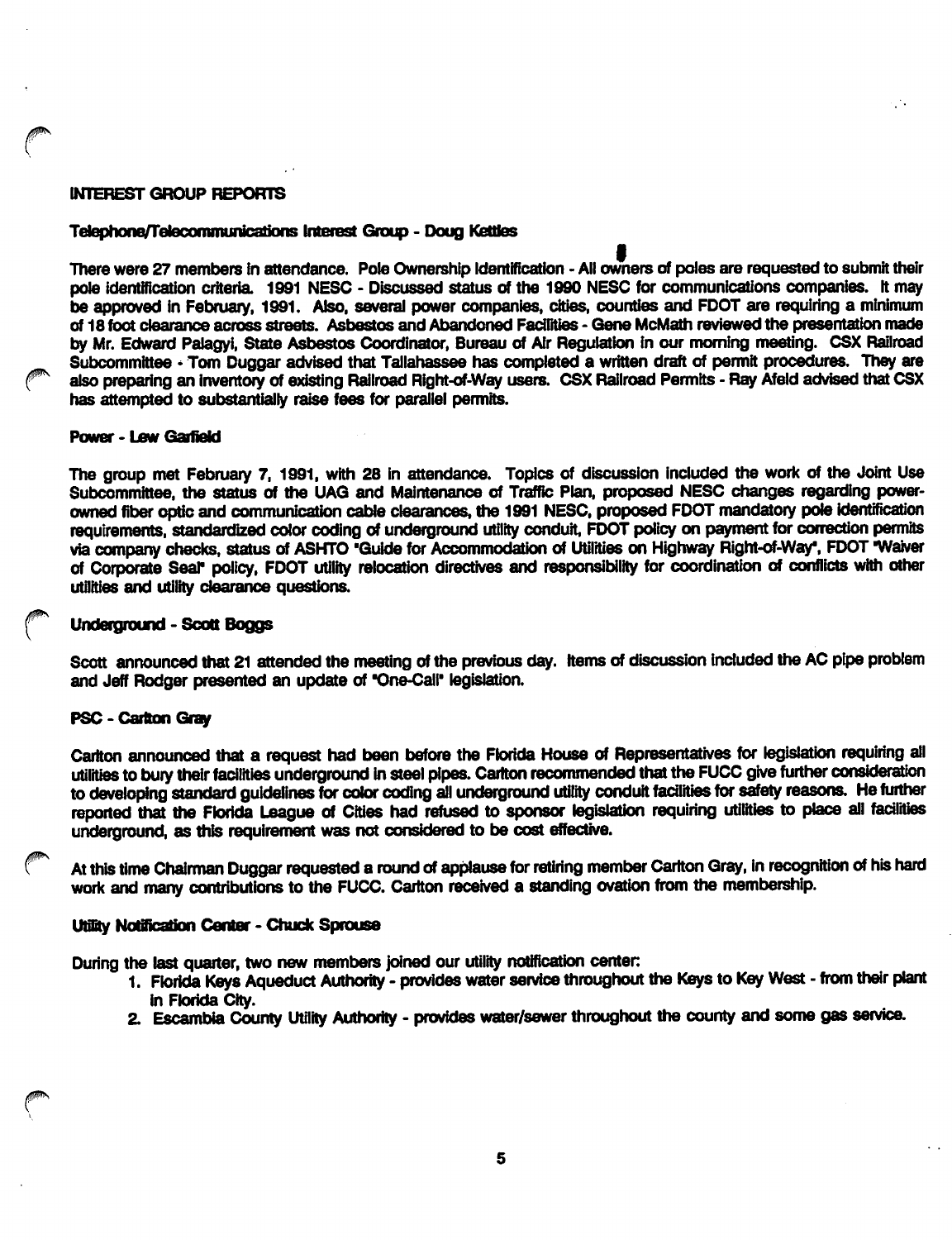#### Combinalion Intarest Group - Doug KetUes

Doug stated that all items of discussion had been covered in previous Interest Group Reports and had no additional information to add at this time. Chairman Dugger stated that the Combination Interest Group meeting was stimulating much interesting discussion between the various interest groups and that the next Combination Interest Group meeting would be chaired by Lew Garfield, Power Interest Group Chairman.

#### FOOT Interest Group - Paul Kaczorawsid

Paul announced that the Interest Group met briefly the previous day with 15 in attendance. Some of the attendees included representatives from the underground survey industry and representatives from the Turnpike Authority. In addition Paul introduced Mr. Gerald Vickery, District III Utility Engineer.

At this time, Chairman Duggar requested a round of applause for retiring members Karl Froling and Bob Merrell of Southern Bell and Marilyn Pineau of United Telephone Company, in recognition of their contributions to the FUCC.

## STEERING COMMITTEE

At this time Chairman Duggar requested Carlos Solis give the Steering Committee report. Carlos reported that the Steering Committee had established the 1992 meeting schedule as follows:

February - Tallahassee May - Tampa August - St. Augustine November - Miami

Carlos reminded the group that 1991 meetings will be as fOiiows:

May - Pensacola August • Daytona November - Ft Lauderdaie

Chairman Duggar brought the following Steering Committee recommendations to the floor of the FUCC for consideration:

- 1. A recommendation that a letter be sent from the FUCC to Paul Kaczorowski of the FDOT requesting the FDOT to revise the Waiver of Corporate Seal procedures to provide for FDOT recognition of incumbency and authority by corporate representative position or title rather than name. Motion made and seconded to approve recommendation as presented, motion passed.
- 2. A recommendation that a letter be sent from the FUCC to Mr. Gary Sokolow, FDOT, recommending that the Florida Administrative Code 14-9&006 governing fees and performance bonds to the FDOT, be revised to include the acceptance of company/personal checks for connection permits. Motion made and seconded to approve recommendation as read, motion passed.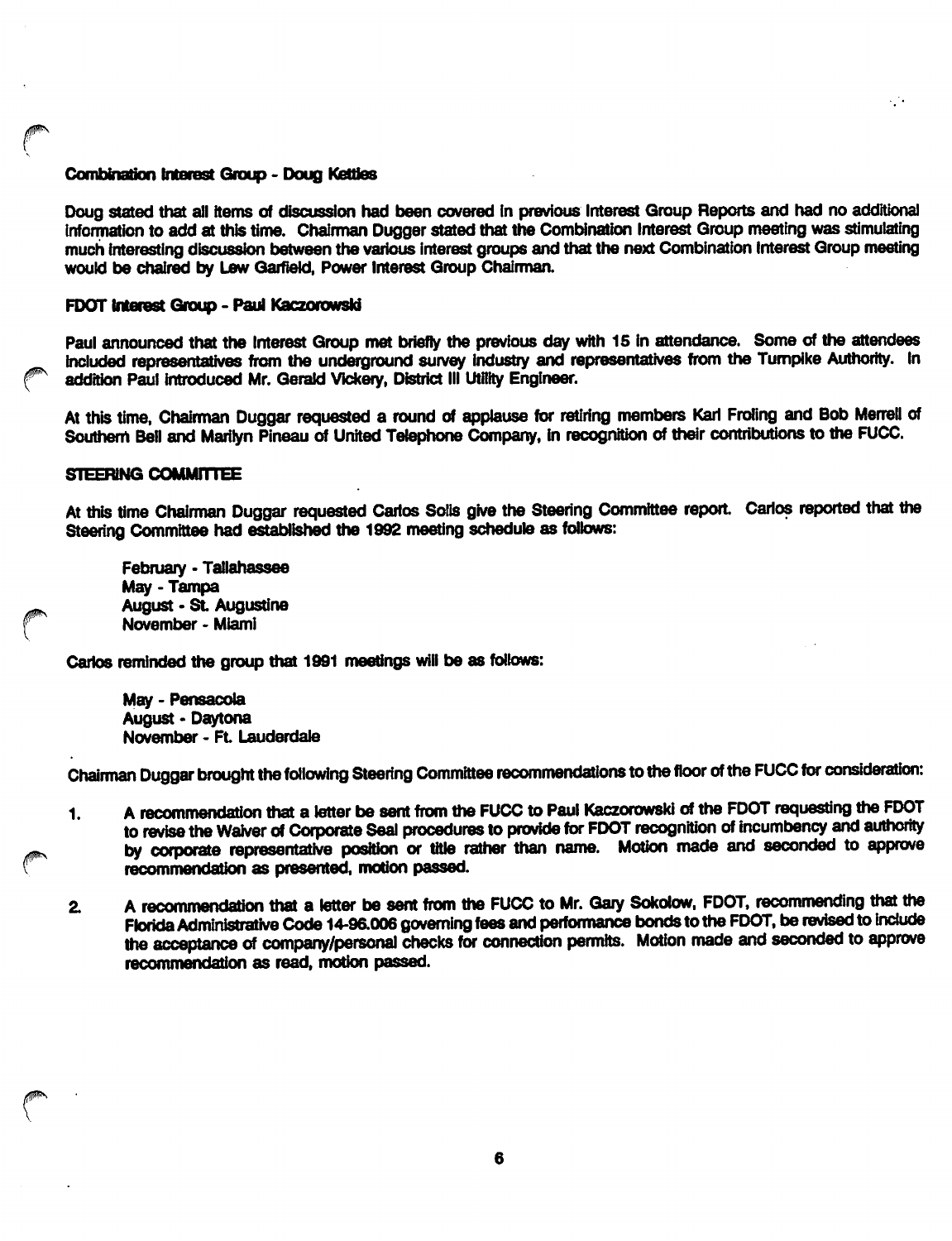color- for recommendations develop to subcommittee new a to memt)ers following the appointed Duggar Chairman coquite of nugliation anility conduits.

Chaimman - John Bergacker, City of North Miami Beach  $F$  appropers:  $F$  of  $E$  of  $E$  of  $E$  of  $E$  or  $E$  or  $E$  or  $E$  or  $E$  or  $E$  or  $E$  or  $E$  or  $E$  or  $E$  or  $E$  or  $E$  or  $E$  or  $E$  or  $E$  or  $E$  or  $E$  or  $E$  or  $E$  or  $E$  or  $E$  or  $E$  or  $E$  or  $E$  or  $E$  or  $E$ Gary Wools, City of Lakeland Jeff Rodger, Peoples Gas Carlos Solis, Pinellas County Water System Buddy Bowyer, Florida Power Corporation Peters Eoggs, City of St. Petersburg Betsy Becker, Telesat Cablevision

chairman Duggar as graion as each member retiring and the chairman member karl Froling as Chairman of the Telephone/Telecommunications Interest Group.

## REPORTS SUBCOMMTTTEE

## Lasser Woodanische Prinse - Tom Duggar Tom Dennis LaBelle

form this at the total to incidence the the term of the term is an information of the term is that the term is

## Stabrus Communities of Induced

The meeting was called or the 10:00 am with eight members and two guest in attendance. Monica Dunnehoo, HeG atteng as gniteem ent bebnetts eoifiO .V.T ekdsO ytruoO egnsrO ent mont rotoeqan! ansvEl mil. bns rotsnibnooO introductions were given for the benefit of our guest. According to Monica Dunnehoo, Orange County is requiring variations and checking and checking are for checkiou. They are also checking for code and seins and stories and violation Princo agristo that entered a county county of the committee expressed a certain enterpressed that or third every FUCC. the base of a stretched as a recommendations as a record pluow.

Pole l dentification - A discussion was held concerning the identification of poles showing pole ownership. Mark Sweet, of FPC, passed out a cutsheet showing how FPC identifies their poles. Mark agreed to assemble a package of different companies pole into this methor is consequed companies bed specifications to give Mark at this meeting.

poles the measure of the responsible is any form of the violations is responsible for any attachments of any responsible ephing are codes. Then end are codes in the metabology are codes in post a being metabology and the post a per to look tor are clearance between cables, the bonding of guys to pole grounds and guy slack. The clearance over a ed of abeen enerth intial enjoyer about the angle is a TOOF edt yd bns in. 8 in. 8 ft at OSBM edt yd abson F. deb 021 is .ni 8 .ft 31 to eonsheeb OSBM ent to noitsoilingb

Carkon Gray of the PSC was contacted by phone to determine it end when the telephone companies would be updated from the 1983 NESC to the 1990 code. Mr. Gray chip they have any intermediate notation as to when of it they would peted.

Emergency Directory - It was requested that all companies supply the following information to be used in an emergency first to who contact to who contact (3) and contact (3) areas of responsibility, (4) addresses, (5) who to contact for emgineems. For the who to contact to problems and problems,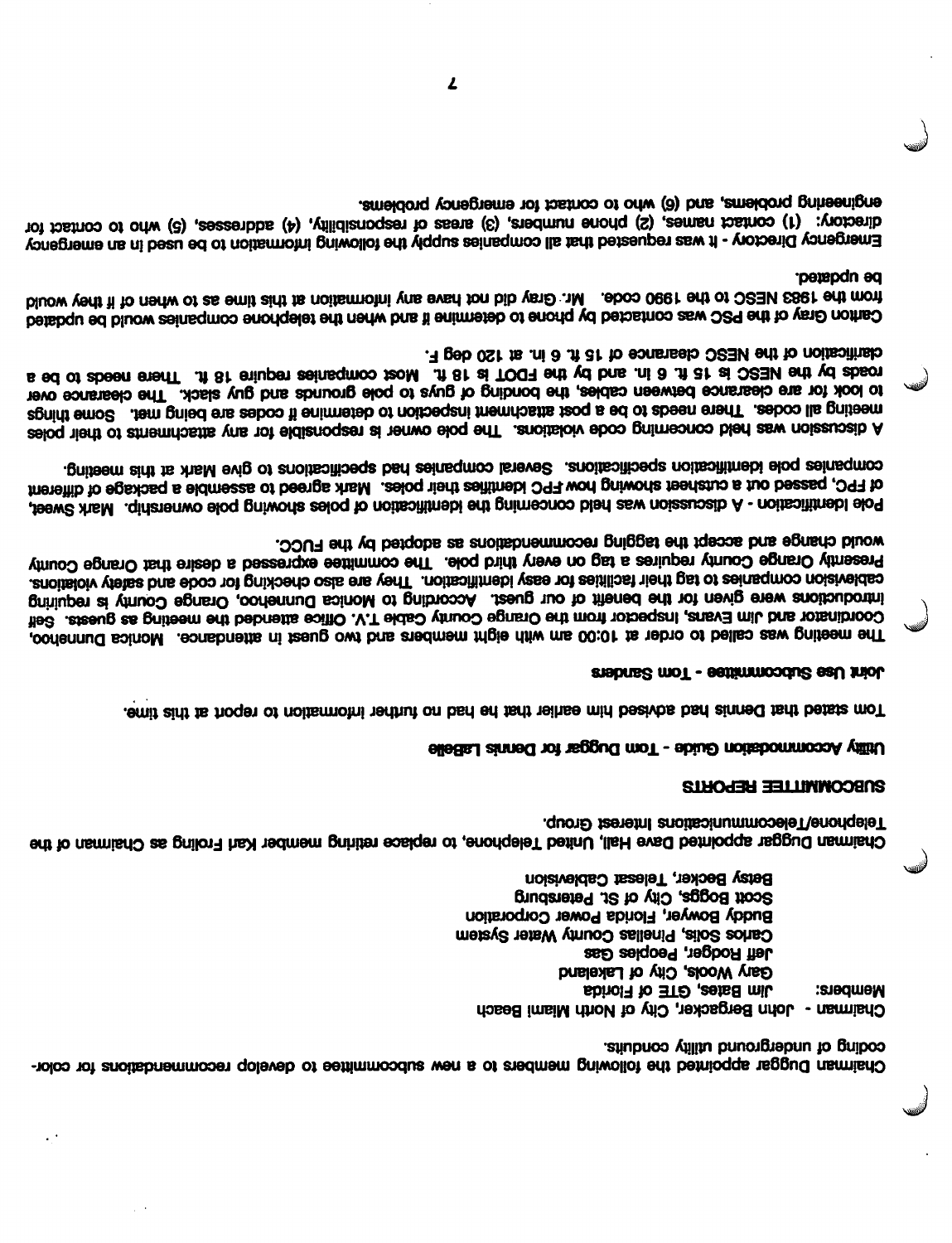Standardization - The committee agreed there should be a coordination of new jobs and relocations of facilities instead of standardization. It was suggested there be periodic county wide meetings involving all utilities to discuss new jobs and relocations.

## CSX/FDOT Subcommittee - Tom Duggar

Tom Duggar met with Scott Allbritton on December 20,1990. He said that a draft of the Acquisition Procedures has been sent to the head of the Right-of-Way Department for his comments, then he will send us a copy for our review. One item that Scott did talk about was the Railroad to notify the users of the Right-of-Way 30 days before the transfer and the FDOT to notify the Right-of-Way users 30 days after the transfer. Also has an Inventory procedure for correcting the existing problems.

Tom told Scott that Mr. Mickerson was a big help for us at the West Palm Beach meeting. Also, the contact that he provided about the CSX billing problems was a help.

#### City/County Participation Subcommittee - Tom Kennedy

Presentations to Local and District committees on the State Liaison structure are taking place. The data base of Public Works Directors of municipalities with populations over 5,000 and of counties within the state was updated and invitations to attend the FUCC meetings as well as Local and District meetings were sent in early January. Copies of this list will be given to the FUCC secretary for future reference. District Chairmen were sent copies of the invitations to Public Works Directors. Also sent was the mailing list for their respective District so that they could include the Directors in notices of District and Local group meetings, etc. Data on the officers of District and Local groups has been updated. We suggest that the Secretary of the FUCC maintain this list and include District and Local chairpersons of all FUCC notices and armouncements.

For the most part, the above activities finalize the initial direction of the City/County Participation Subcommittee. I would like to thank those who have helped in these endeavors over the past year including: Gary Wools, Dick McConville, Carlos Soils, Tom Duggar, Bob Perkins, Walt Childs, Bob Mews, Bill Stockton, Howard Goods, Mike Fahnestock, Don Schofield, Gene McMath, Jerry Butts, Jim Wright, Jack RIdelia, Richard Taylor. Billy Lewis, John Farkas, Jeff Rodger, Karl Froling, Bill Garrett and Juan Lopez. Remaining activities include completion of the presentations to Local and District groups, establishing communication with city and county utility engineers or coordinators and implementation of a FUCC newsletter. Also, Mike Fahnestock's task force is continuing to study driveway permitting procedures.

A natural shift in direction for the Subcommittee is to emphasize continued communication and coordination with cities and municipalities and as such the subcommittee is renamed the City/County Coordination Subcommittee.

Tom presented a recommendation that a new Subcommittee be established to publish a quarterly newsletter. Chairman Duggar brought this recommendation before the membership and the motion was made and seconded to approve the recommendation as presented, motion passed. Chairman Duggar appointed Carlos Solis as chairman of the new<br>Subcommittee. Carlos will select from among the membership volunteers interested in participating on this Carlos will select from among the membership volunteers interested in participating on this Subcommittee.